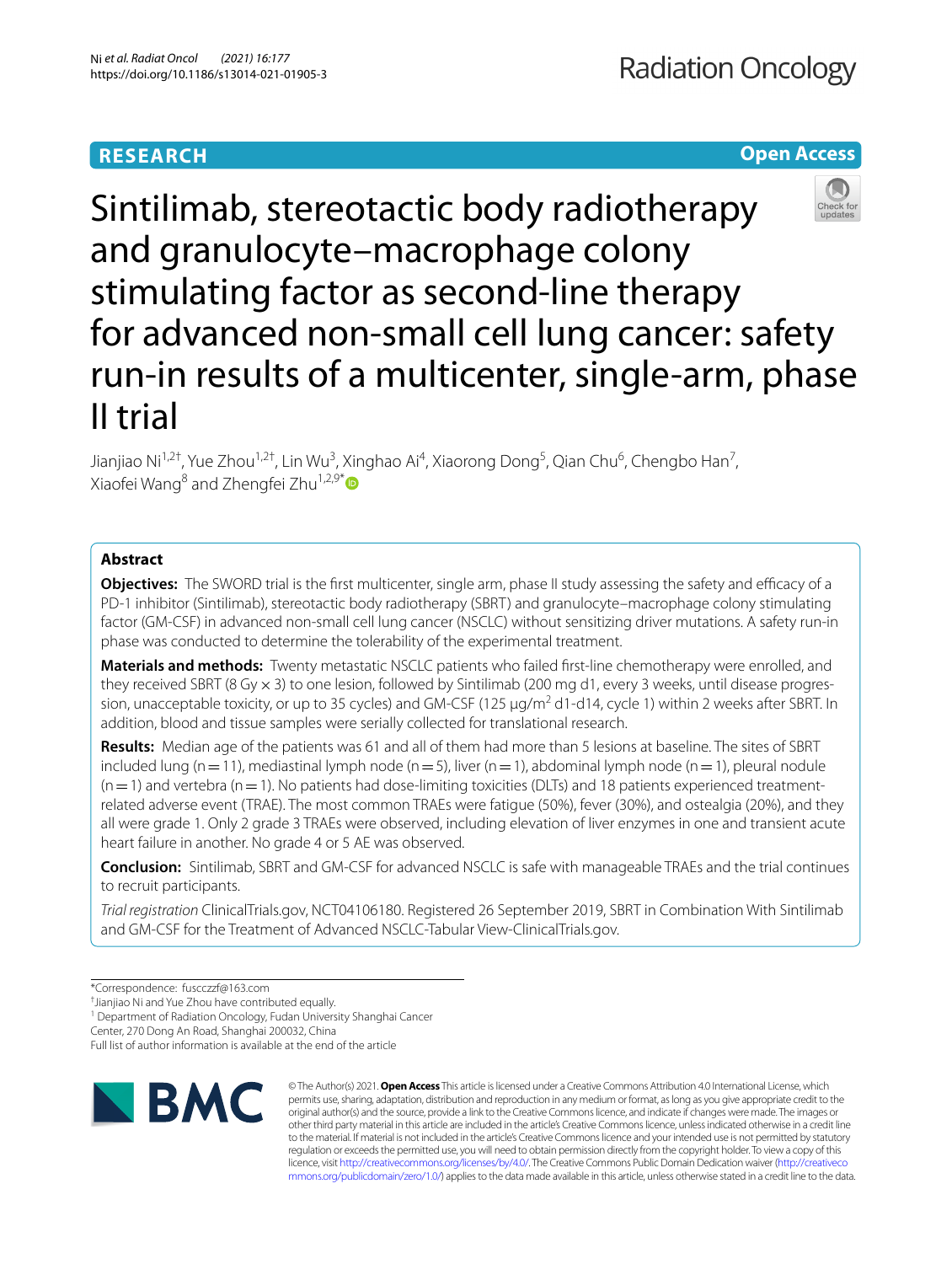**Keywords:** Sintilimab, Stereotactic body radiotherapy (SBRT), Granulocyte–macrophage colony stimulating factor (GM-CSF), Non-small cell lung cancer (NSCLC), Treatment-related adverse event (TRAE)

### **Introduction**

Over the last decade, immune checkpoint inhibitors, particularly inhibitors of the programmed cell death-1(PD-1)/programmed cell death ligand-1(PD-L1) axis, have transformed the therapeutic landscape in advanced non-small cell lung cancer (NSCLC) without driver mutations. Several PD-1/PD-L1 inhibitors have been demonstrated to provide signifcant overall survival (OS) benefit than docetaxel as second-line therapy  $[1-6]$  $[1-6]$ . However, the treatment efficacy of single-agent PD-1/ PD-L1 inhibitors, which have an overall response rate (ORR) of around 15%–20% in all comers, is unsatisfactory [\[7](#page-6-2)].

Radiotherapy, especially stereotactic body radiotherapy (SBRT), is repeatedly found to enhance anti-tumor immunity and has the potential to synergize with immunotherapy in NSCLC  $[8, 9]$  $[8, 9]$  $[8, 9]$  $[8, 9]$  $[8, 9]$ . The underlying molecular mechanisms include the induction of immunogenic cell death [[10\]](#page-6-5), release of tumour associated antigen  $(TAA)$  and cytokines  $[11-13]$  $[11-13]$ , and enhance the homing of immune cells to tumours  $[14, 15]$  $[14, 15]$  $[14, 15]$  $[14, 15]$ , thus converting immunologically "cold" tumours into "hot" tumours [[16\]](#page-7-0). In addition, the upregulation of PD-L1 expression on tumour cells induced by radiotherapy makes patients more susceptible to subsequent PD-1/PD-L1 inhibitors, contributing to a higher response rate and longer survival [\[17\]](#page-7-1). Given that the radiation-induced antitumour immunity is dose-dependent, SBRT, which delivers a high radiation dose in generally 3–5 fractions to single-tumour sites with high accuracy, potentially has more potent immune activation efects than conventional radiotherapy  $[18, 19]$  $[18, 19]$  $[18, 19]$  $[18, 19]$ . This superiority makes SBRT favorably combine with PD-1/PD-L1 inhibitors. In the phase II randomised clinical trial PEMBRO-RT, the combination of SBRT (8 Gy  $\times$  3 fractions) and Pembrolizumab revealed enhanced antitumour immunity with numerically improved ORR (36% vs. 18%), progressionfree survival (PFS, 6.6 months vs. 1.9 months) and OS (15.9 months vs. 7.6 months) compared with Pembrolizumab alone [[20\]](#page-7-4). Moreover, an individual patient-level meta-analysis of the Pembro-RT trial and MDACC study [[21\]](#page-7-5), demonstrated that adding radiotherapy, especially SBRT, to Pembrolizumab, signifcantly improved outof-feld (abscopal) response rate (ASR, 41.7% vs 19.7%, *p*=0.0039), PFS (9.0 months vs 4.4 months, *p*=0.0450) and OS (19.2 months vs 8.7 months,  $p=0.0004$ ) in patients with pretreated metastatic NSCLC [[22\]](#page-7-6). However, these results need to be verifed in further clinical trials enrolling patients from diferent races and genetic backgrounds. The reported efficacy of combining SBRT and PD-1/PD-L1 inhibitor remains unsatisfactory, and novel partners with non-redundant molecular mechanisms are demanded.

The antigen presentation by dendritic cells (DCs) and subsequent activation of adaptive immune response are indispensable steps in cancer-immune cycle, and the granulocyte–macrophage colony–stimulating factor (GM-CSF), which plays a pivotal role in the diferentiation and maturation of DCs, can serve as potent immune adjuvant or sensitizer [[23](#page-7-7), [24](#page-7-8)]. In solid tumors, GM-CSF augments the recruitment and activations of DCs, which helps in eradicating cancer by presenting TAAs to T cells and subsequently initiating the anti-tumor adaptive immune response. This effect is supported by the GM-CSF-induced enhanced antitumour activity, which disappeared when  $CD4^+$  or  $CD8^+$  T cells were depleted [[25\]](#page-7-9). In a preclinical study that used the B16 melanoma model, irradiated tumour cells alone could not stimulate signifcant anti-tumour immunity, whereas irradiated cells expressing murine GM-CSF stimulated potent, long-lasting, and specifc anti-tumour immunity [[25\]](#page-7-9). A proof-of-concept phase II trial (NCT02474186) enrolling 41 patients with diferent metastatic solid tumours found that adding GM-CSF to SBRT could induce abscopal response in 11 (26.8%) patients, including 4 patients with advanced NSCLC  $[26]$  $[26]$ . The safety and efficacy of combining radiotherapy and GM-CSF was shown in a phase I/II study in untreated stage III/IV squamous cell cancer of head and neck  $[27]$  $[27]$ . These data support the synergic cooperation between radiotherapy and GM-CSF in activating the innate immune response against cancer. However, the T cell exhaustion remains an obstacle for long-term anti-tumour immunity, which may be mitigated by PD-1/PD-L1 inhibitors. Hence, the triple combination of SBRT, GM-CSF and a PD-1/PD-L1 inhibitor may potentially enhance the treatment efficacy of advanced NSCLC through the activation of innate and adaptive anti-tumour immune responses. Nevertheless, feasibility and efficacy have not been evaluated.

Given the above preclinical and clinical data, we conducted a prospective, multicentre, single-arm, phase II trial assessing the safety and efficacy of triple combination of Sintilimab, a PD-1 inhibitor which had been proven to be effective in advanced NSCLC [\[28](#page-7-12), [29\]](#page-7-13), SBRT and GM-CSF as second-line therapy in sensitizing the driver mutation negative metastatic NSCLC. A safety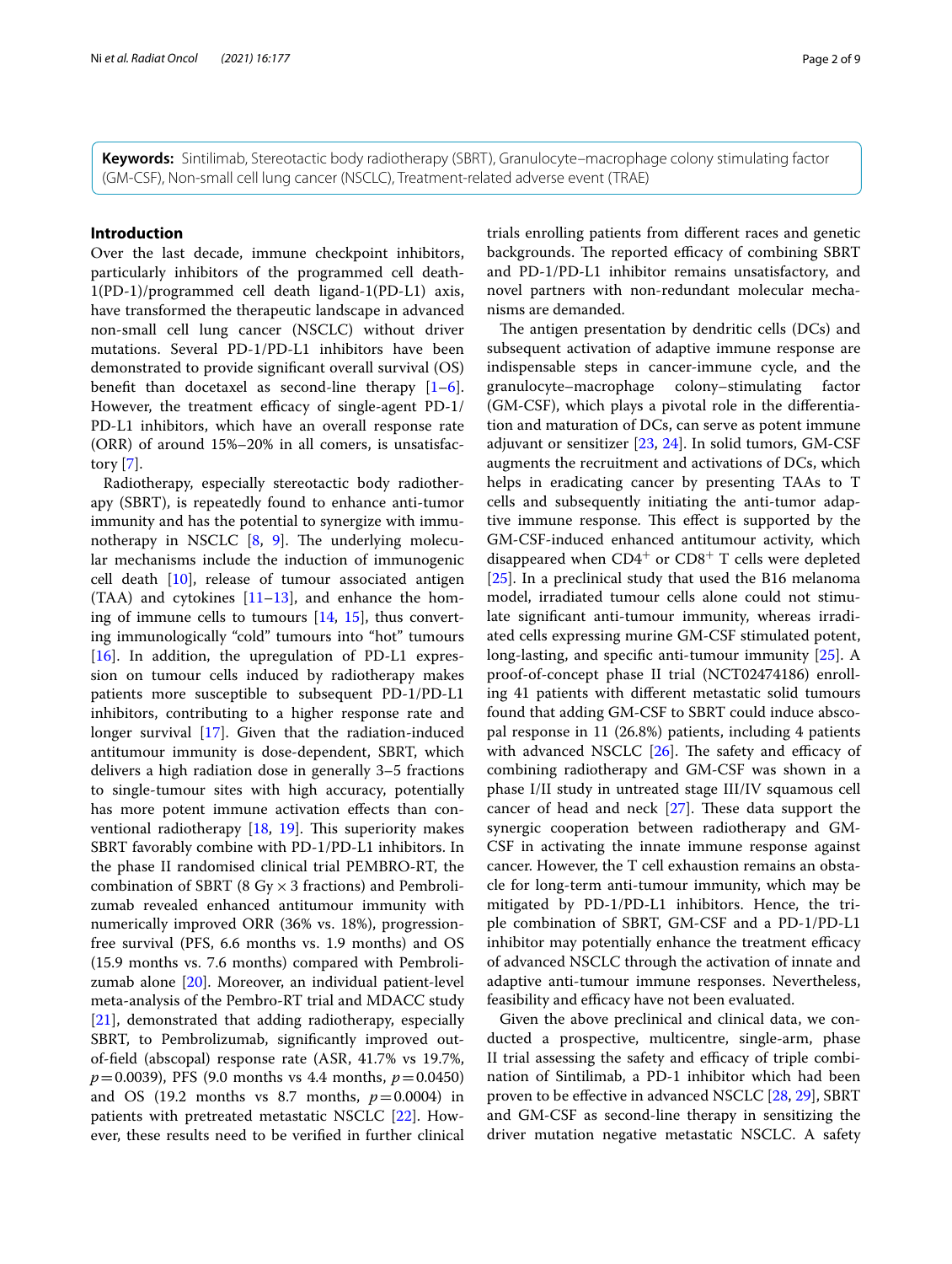of this novel triple combination therapy by monitoring dose-limiting toxicities (DLTs) in the frst 20 enrolled patients and herein we reported the results.

### **Methods**

### **Study design**

The SWORD trial (NCT04106180) was a single arm, open-label, multicentre, phase II study with a safety runin phase. Patients with metastatic NSCLC and without driver mutations who failed frst-line standard-of-care chemotherapy were treated with SBRT in combination with Sintilimab and GM-CSF. Additionally, blood and tissue samples were serially collected for translational research. The trial was designed to enrol 56 patients. The sample size was calculated for the following hypothesis:  $H_0$  (null) with an ORR  $\leq$  20% in accordance with Check-mate 017 and Checkmate 057 [\[5\]](#page-6-10),  $H_1$  (alternative) with an ORR  $\geq$  38%. If no less than 17 out of the 56 patients evaluated had objective response (CR or PR), then  $H_0$ will be rejected in favour of  $H_1$ . This design had at least 90% power to reject  $H_0$  if the ORR was 30% or more with a one-sided type I error rate of 5%. The study scheme is presented in Fig. [1](#page-2-0) and the protocol of this trial is provided as Additional fle [1.](#page-6-11)

### **Objectives and endpoints**

The trial was designed to evaluate the safety and efficacy of Sintilimab in combination with SBRT and GM-CSF in patients with advanced NSCLC previously treated with frst-line platinum-based chemotherapy.

The primary endpoint was ORR, which was defined as the proportion of participants with partial (PR) or complete (CR) response in evaluable patients in accordance with the Response Evaluation Criteria in Solid Tumors (RECIST) 1.1 [[30\]](#page-7-14) determined by investigators.

Secondary objectives were safety profles according to the Common Terminology Criteria for Adverse Events version 5.0 (CTCAE 5.0), ASR, OS and PFS. ASR was defned as the proportion of patients with at least 30% reduction from baseline in the sum of longest diameter of non-irradiated target lesions defned by the RECIST 1.1 [[30](#page-7-14)]. OS was defned as the time from the date of enrollment until death by any cause. Participants still alive at the time of last follow-up were censored in survival analyses. PFS was measured from the date of enrollment to the date of disease progression (PD) as defned by the RECIST 1.1 [\[30](#page-7-14)] or death due to any cause, whichever occurred frst. Participants who did not have disease progression by the time of the last radiographic follow-up were censored in survival analyses.

Additionally, this study collected serial peripheral blood and tissue specimens from the enrolled patients who were willing to participate in the translational research. The relationship between biomarkers generated from these serially collected biological samples, treatment efficacy and treatment-related adverse events (TRAEs) were extensively analysed to investigate the molecular mechanisms underlying the synergic efect and primary resistance of this triple combination.

<span id="page-2-0"></span>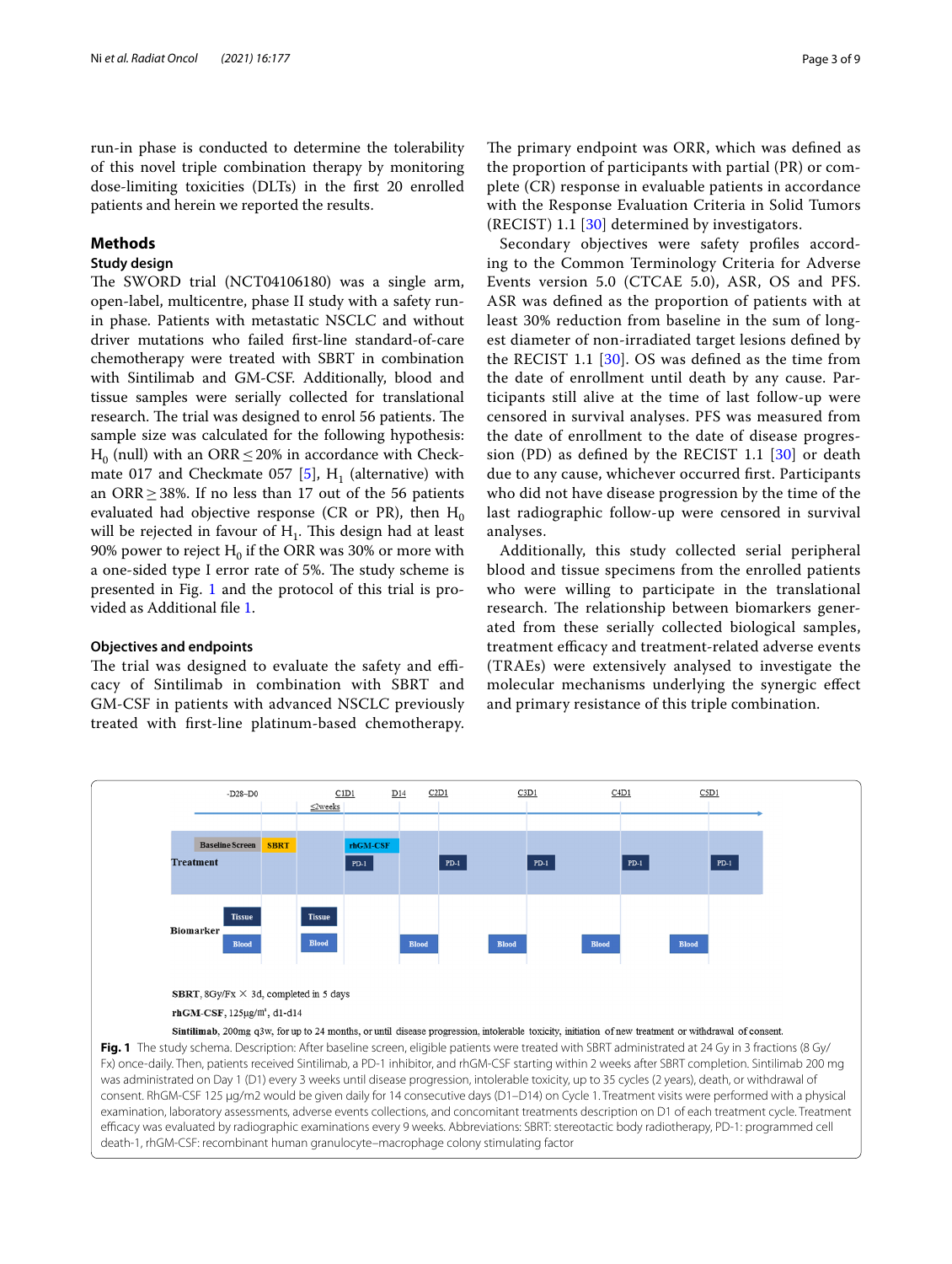#### **Study population**

Patients could be included if they had histologically confrmed stage IV NSCLC without driver mutations, and had failed (documented progression or intolerable toxicity) frst-line platinum-based therapy without PD-1/ PD-L1 inhibitors. Driver mutations included epidermal growth factor receptor mutations, anaplastic lymphoma kinase or ROS proto-oncogene 1 translocations. Patients should have at least one lesion (size: 1–5 cm) eligible for SBRT (24 Gy/3 Fx) and at least another measurable lesion as defned by the RECIST 1.1 [[30\]](#page-7-14). Patients with brain metastasis were eligible if they were asymptomatic, neurologically stable, and off corticosteroids. Key exclusion criteria included patients who had received any PD-1/ PD-L1 inhibitors previously.

#### **Treatment scheme and modalities**

Eligible patients were treated with SBRT for one previously unirradiated primary or metastatic lesion (size 1–5 cm), and SBRT was administrated 24 Gy in 3 fractions (8 Gy/Fx) once daily for three consecutive days. Patients then received Sintilimab and GM-CSF intravenously (IV) starting within two weeks after SBRT completion. Sintilimab 200 mg IV was administrated on Day 1 (D1) every three weeks until PD, intolerable toxicity, up to 35 cycles (two years), death, or withdrawal of consent.  $GM$ -CSF 125  $\mu$ g/m<sup>2</sup> was given daily for 14 consecutive days (D1–D14) on cycle 1.

### **Treatment evaluation**

For patients who received at least one dose of Sintilimab and GM-CSF, treatment visits were performed with a physical examination, laboratory assessments, adverse event (AE) collections and concomitant treatments description on D1 of each treatment cycle. In addition, weekly phone calls were made to assess patients' symptoms. Treatment efficacy was evaluated by radiographic examinations every nine weeks.

#### **Safety run‑in analysis**

Given that the safety profle of SBRT in combination with Sintilimab and GM-CSF has not been evaluated in patients with advanced NSCLC, a safety run-in was adopted to ensure that no excessive severe AE happened in treated patients. Accrual was suspended after the inclusion of 20 patients, and the safety data for each patient were collected within the frst 30 days after the frst dose of study drugs to detect unexpected non-tolerable toxicities early. DLT was monitored during the DLT observation window, which was defned as 30 days after the frst cycle of protocol treatment. DLT was defned as any grade 3 event lasting for more than seven days other than asymptomatic laboratory abnormalities, any grade 4 event or any treatment related grade 5 event.

Grading was made in accordance with CTCAE 5.0. At any time during the safety run-in phase, if excessive numbers ( $\geq$  35%) of DLTs were to be seen, the accrual was to be halted and the Data and Safety Monitoring Board was to be convened to decide on the study continuation. In addition, if excessive numbers ( $\geq$  20%) of death were to be seen within 60 days since the initiation of GM-CSF treatment, the study was to close for safety concerns.

#### **Ethical considerations**

Written informed consent was obtained from all patients before performing any study-specifc tests or evaluations. The protocol received formal approval by the ethical authorities/committees of all participating academic cemtres.

### **Statistical analysis**

TRAEs and DLTs for the frst 20 patients enrolled to the safety run-in phase of the trial were summarised by TRAE type, grade, frequency and proportion. These 20 patients were assessed and included for all outcomes by using the same schedule and criteria as subsequent patients. The demographic variables of these patients were summarised by median and range for continuous variables and by frequency and percentage for categorical variables. Analyses were performed by statisticians through the SPSS 21.0 (SPSS, Chicago, IL, USA) and R version 3.5.1 (The R Foundation for Statistical Computing).

### **Results**

#### **Patient characteristics**

From 2019/10/16 to 2020/8/8, 22 patients were screened. Two patients were excluded due to withdrawal of consent in one patient and rapid deterioration of general condition before any treatment initiation in another. Hence, 20 patients were enrolled in the safety run-in phase. The baseline characteristics and SBRT sites of these 20 patients are summarised in Table [1.](#page-4-0) Most patients were male, smoker and had Eastern Cooperative Oncology Group (ECOG) performance status 1 and non-squamous NSCLC, with a median age of 61 years (range, 32–71 years). Baseline brain, liver and bone metastasis were present in 2, 4 and 8 patients, respectively. The majority of patients had no less than three metastatic organs and all patients had more than fve metastatic lesions.

#### **AEs and DLT observation**

No DLT was observed during the DLT observation window. Overall, 18 (90.0%) of 20 patients experienced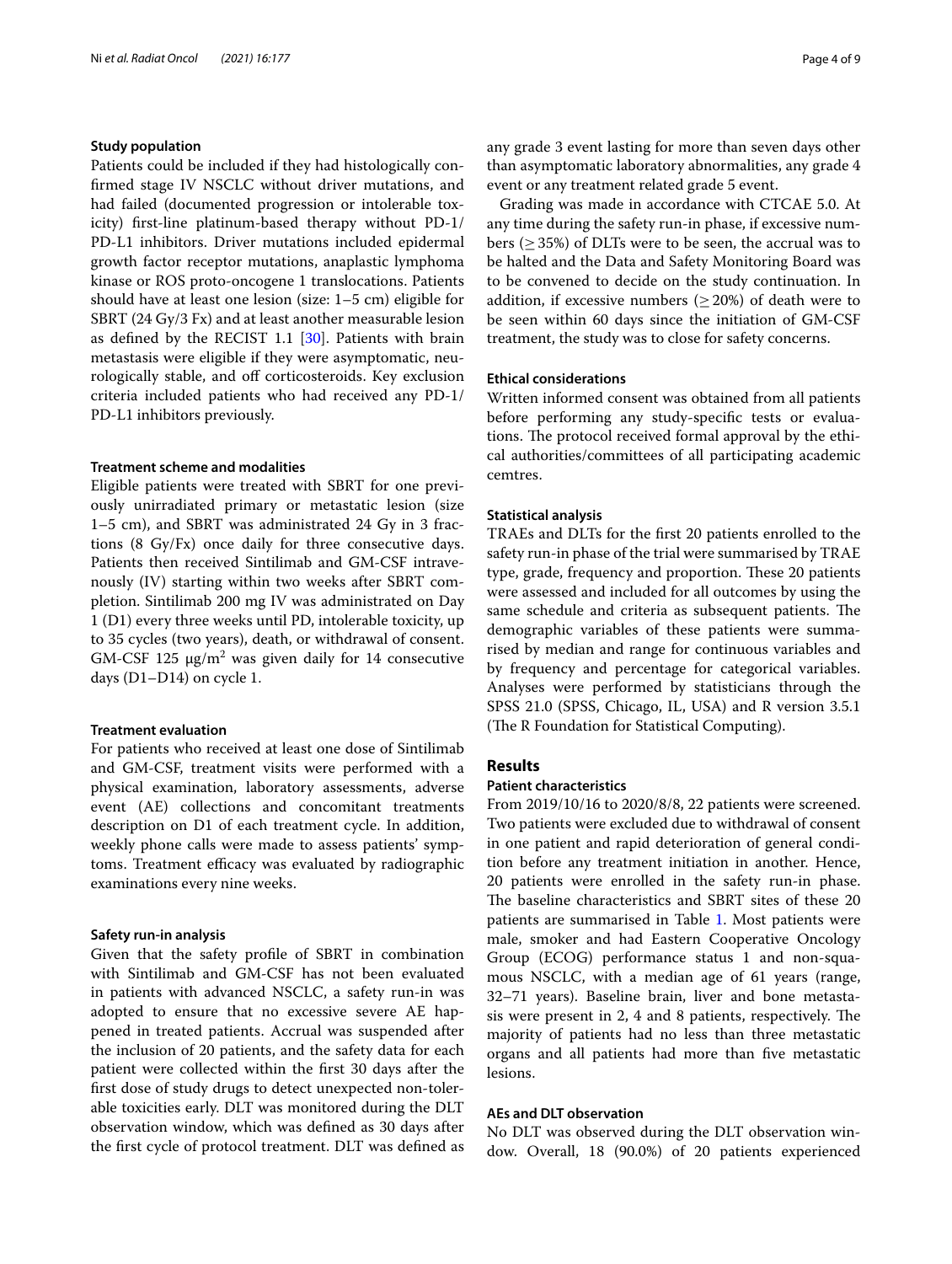### <span id="page-4-0"></span>**Table 1** Patient characteristics

| <b>Characteristics</b>    | <b>Number of patients</b> | %     |
|---------------------------|---------------------------|-------|
| Age                       |                           |       |
| $\leq 60$                 | 8                         | 40.0  |
| >60                       | 12                        | 60.0  |
| Sex                       |                           |       |
| Female                    | 5                         | 25.0  |
| Male                      | 15                        | 75.0  |
| Smoking status            |                           |       |
| Current/former            | 13                        | 65.0  |
| Never smoker              | $\overline{7}$            | 35.0  |
| ECOG score                |                           |       |
| $\overline{0}$            | $\overline{2}$            | 10.0  |
| 1                         | 18                        | 90.0  |
| Histology                 |                           |       |
| Squamous                  | 8                         | 40.0  |
| Non-squamous              | 12                        | 60.0  |
| Metastasis at baseline    |                           |       |
| <b>Brain</b>              | $\overline{2}$            | 10.0  |
| Liver                     | $\overline{4}$            | 20.0  |
| Bone                      | 8                         | 40.0  |
| No. of metastatic organs  |                           |       |
| $<$ 3                     | 5                         | 25.0  |
| $\geq 3$                  | 15                        | 75.0  |
| No. of metastatic lesions |                           |       |
| $\leq 5$                  | 0                         | 0.0   |
| > 5                       | 20                        | 100.0 |
| Site of SBRT              |                           |       |
| Lung                      | 11                        | 55.0  |
| Mediastinal LN            | 5                         | 25.0  |
| Abdominal LN              | 1                         | 5.0   |
| Liver                     | 1                         | 5.0   |
| Thoracic vertebra         | 1                         | 5.0   |
| Pleural nodule            | 1                         | 5.0   |

*ECOG* Eastern Cooperative Oncology Group, *SCC* squamous cell carcinoma, *NSCLC* non-small cell lung cancer, *SBRT* stereotactic body radiotherapy, *LN* lymph node

TRAEs. The most common TRAEs were fatigue (50%), fever (30%), and ostealgia (20%), and all were grade 1. Grade 2 TRAEs occurred in four (40.0%) patients, whereas grade 3 TRAEs (ALT/AST elevation and heart failure) were observed in two (10.0%) patients. No patient experienced grade 4 or 5 TRAEs. The detailed information on AEs is summarised in Table [2](#page-4-1).

## **Characteristics of patients experiencing acute heart failure**

Two patients experienced acute and transient left heart failure.

Patient 009 was a 62-year-old male, a smoker, and diagnosed with metastatic squamous cell carcinoma of the

|                         | Grade 1     | Grade 2    | Grade 3    | Grade 4 |
|-------------------------|-------------|------------|------------|---------|
| Fever                   | $6(30.0\%)$ | $\Omega$   | O          | 0       |
| Fatigue                 | 10 (50.0%)  | $\Omega$   | 0          | 0       |
| Headache                | 3 (15.0%)   | 0          | Ω          | 0       |
| Ostealgia               | 4 (20.0%)   | 0          | $\cap$     | 0       |
| Skin rash               | $2(10.0\%)$ | 0          | ∩          | 0       |
| Pruritus                | $2(10.0\%)$ | 0          | $\Omega$   | 0       |
| Flevation in ALT        | 0           | $1(5.0\%)$ | $1(5.0\%)$ | 0       |
| <b>Flevation in AST</b> | 0           | $1(5.0\%)$ | $1(5.0\%)$ | 0       |
| Decreased appetite      | $2(10.0\%)$ | 0          | $\Omega$   | 0       |
| Nausea                  | $2(10.0\%)$ |            |            |         |
| Diarrhea                | $2(10.0\%)$ | $\Omega$   | 0          | 0       |
| Cough                   | $1(10.0\%)$ | $\Omega$   | ∩          | 0       |
| Vomiting                | $1(10.0\%)$ | 0          | ∩          | 0       |
| Chest pain              | 0           | $1(5.0\%)$ | 0          | 0       |
| Hypothyroidism          | 0           | $1(5.0\%)$ | 0          | Ω       |
| Heart failure           | 0           | $1(5.0\%)$ | $1(5.0\%)$ | Ω       |

<span id="page-4-1"></span>**Table 2** Treatment-related adverse events

*ALT* alanine aminotransferase, *AST* aspartate aminotransferase

right lung in July 2019. He denied any previous medical history of cardiovascular diseases. After failing frst-line chemotherapy consisting of four cycles of cisplatin and nab-paclitaxel, he was enrolled into the trial. SBRT was performed to one of the metastatic mediastinal lymph nodes uneventfully, followed by Sintilimab and GM-CSF. Four days after Sintilimab and GM-CSF initiation, the patient complained of progressive dyspnoea with moist rales in the lungs. Laboratory tests revealed an elevation in pro-BNP (3970 pg/ml) and echocardiography found mild pulmonary hypertension. Acute left heart failure (grade 2) was diagnosed by an experienced cardiologist and GM-CSF was stopped. The patient recovered three days after administration with diuretics, oxygen therapy and antiasthmatic agents. However, the patient refused to continue the study treatment and was transferred to a local hospital.

Patient 014 was a 71-year-old male, smoker, and diagnosed with metastatic squamous cell carcinoma of the right lung in September 2019. He also denied any past medical history of cardiovascular diseases. Before enrollment, he had been treated with four cycles of Carboplatin and Gemcitabine, as well as salvage thoracic radiotherapy. SBRT was performed to one of the metastatic mediastinal lymph nodes successfully, followed by Sintilimab and GM-CSF. Seven days after Sintilimab and GM-CSF initiation, the patient developed severe shortness of breath, fatigue and facial oedema. On examination, moist rales were observed in the lungs, and the oxygen saturation was 86%. Laboratory tests found a signifcant elevation in pro-BNP (4820 pg/ml). Acute left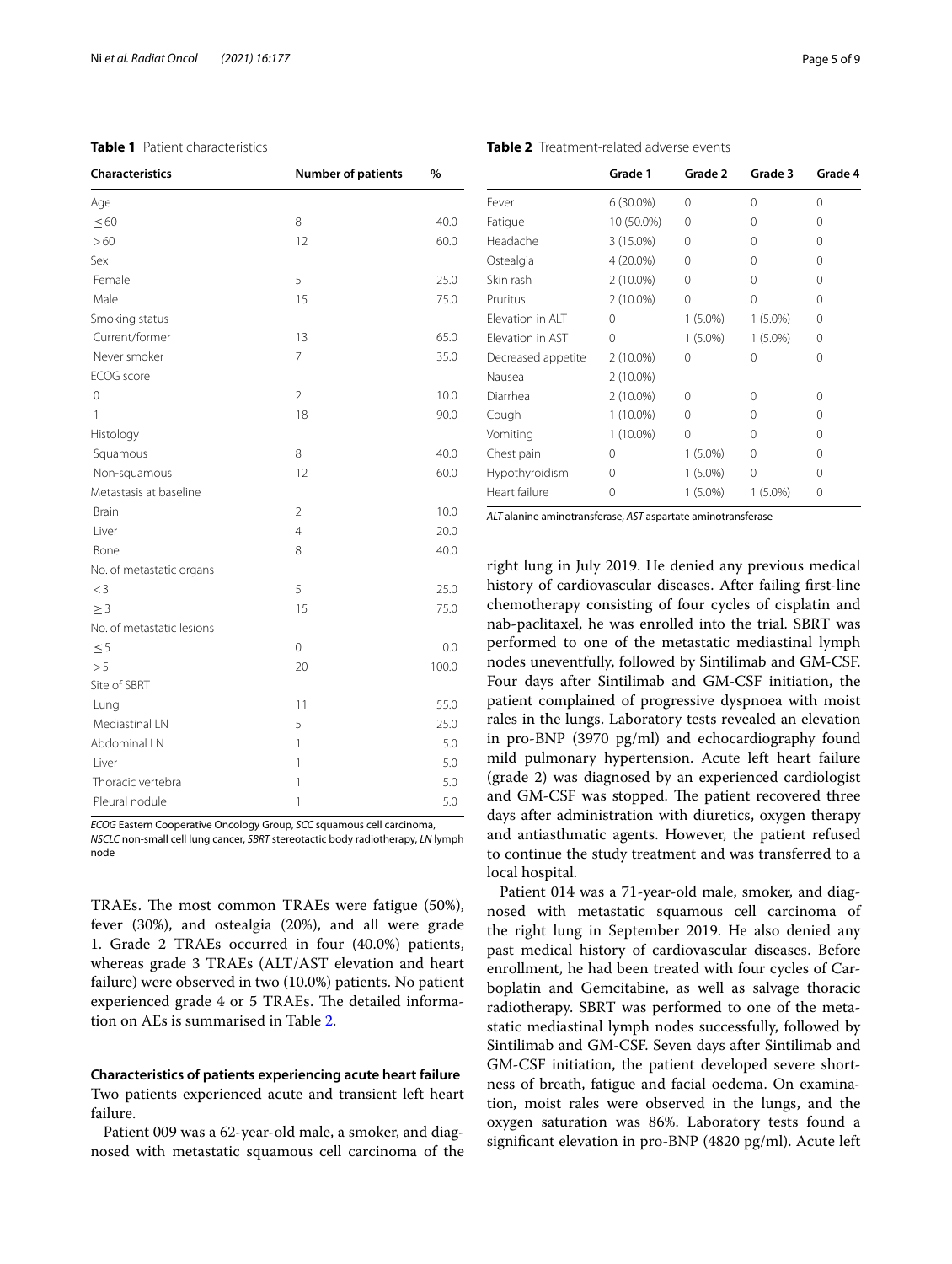heart failure (grade 3) was diagnosed, and GM-CSF was stopped. The patient's symptoms were alleviated five days after the administration of diuretics and oxygen therapy. This event was considered related to GM-CSF only. Thus, Sintilimab was given for another three cycles, without the recurrence of acute heart failure. The best response to the triple therapy was a stable disease. However, the tumour progressed rapidly after the fourth cycle and eventually led to death.

### **Discussion**

PD-1/PD-L1 inhibitors, alone or in combination with other agents, are now standard of care for advanced NSCLC without driver mutations [\[31](#page-7-15)]. However, the response rate of PD-1/PD-L1 inhibitor alone is limited and the treatment toxicities of combinational modalities already available are frequent [\[32](#page-7-16), [33\]](#page-7-17). Novel treatment strategies with potent efficacy and minimal AEs are highly needed. Here, we report the preliminary results of safety run-in phase of the prospective, multicentre, phase II trial (SWORD) investigating triple combination of Sintilimab, SBRT and GM-CSF as novel second-line therapy for advanced NSCLC without driver mutations. The novel combination is safe with manageable TRAEs.

For the frst time, we have found that the triple combination of SBRT, a PD-1 inhibitor and GM-CSF seems to be safe with mild toxicities. The safety of PD-1/PD-L1 inhibitors in combination with SBRT has been demonstrated in several prospective clinical trials [[20](#page-7-4), [21](#page-7-5), [34,](#page-7-18) [35](#page-7-19)], with the frequency of grades 3–5 TRAEs ranging from 9.7% to 30.0% and very few patients developed DLTs. The combination of SBRT and GM-CSF has also been tested in a prospective trial with acceptable toxicities [[26\]](#page-7-10). However, the feasibility and safety of combining GM-CSF and PD-1/PD-L1 inhibitors have not been reported. In our study, grade 3 TRAEs occurred in 10.0% of the patients, without DLT or grade 4–5 TRAEs. Most of the TRAEs were mild, and the two grade 3 TRAEs were transient, which could be successfully managed. Taken together, triple combination of Sintilimab, SBRT and GM-CSF in advanced NSCLC was demonstrated to be safe, and the trial has continued to recruit participants.

Nevertheless, acute heart failure was an unexpected AE in our study. Congestive heart failure was previously reported in clinical trials examining the safety and efficacy of combinational regimens involving GM-CSF amongst patients with haematological disorders [\[36,](#page-7-20) [37](#page-7-21)] and solid tumours  $[38]$  $[38]$ . The GM-CSF receptor expression and plasma GM-CSF level were also found to be signifcantly elevated in patients with end-stage heart failure [[39,](#page-7-23) [40](#page-7-24)]. Mechanically, GM-CSF produced by cardiac fbroblasts could act locally and distally to generate and recruit infammatory and proteolytic cells, which led

to heart failure in mouse models [\[41\]](#page-7-25). In our study, two patients experienced transient acute left heart failure and recovered quickly after GM-CSF discontinuation and initiation of diuretics. Hence, GM-CSF-related heart failure was suspected in these two patients. However, we could not totally rule out the possibility that Sintilimab also had a role in the development of acute heart failure in these two patients. The cardiac toxicities of PD-1/PD-L1 inhibitors rarely developed but have detrimental efects [[42](#page-7-26), [43\]](#page-7-27), and PD-1/PD-L1 inhibitor-related heart failure was anecdotally reported [\[44](#page-7-28)–[46\]](#page-7-29). However, the two patients recovered rapidly without glucocorticoids, and one of the patients continued to receive further cycles of Sintilimab without the recurrence of heart failure. Hence, acute heart failure should be intensively monitored in patients receiving continuous GM-CSF especially amongst those with concurrent PD-1/PD-L1 inhibitors.

Our study has several strengths. Firstly, this prospective, phase II, multicentre study is the frst to assess the safety and efficacy of a triple combination of a  $PD-1/$ PD-L1 inhibitor, SBRT and GM-CSF in advanced solid tumors. Although this study is a single-arm study, several clinical trials test the efficacy of  $PD-1/PD-L1$  inhibitor alone as second-line therapy in advanced NSCLC with generally consistent results, which can serve as reliable historical control  $[1-3, 47]$  $[1-3, 47]$  $[1-3, 47]$  $[1-3, 47]$  $[1-3, 47]$ . These historical controls and experiences from previous studies are used [[20,](#page-7-4) [21\]](#page-7-5), and the sample size of our study is dedicatedly designed to have a 90% power to detect the diference. Moreover, the data generated from serially collected biological samples can provide valuable information regarding the molecular mechanisms underlying the efective anti-tumor immune response induced by the trial regimen, which can be used to design improved combinational treatment strategies for advanced NSCLC. Notably, the efect of SBRT on the immune microenvironment of tumour lesions outside the radiation feld and its relationship between the so-called "abscopal efect" can be examined, which is largely unknown, because tissue samples from the same tumor lesion outside the radiation feld both before and after SBRT (but before initiation of Sintilimab and GM-CSF) are collected [[48,](#page-8-0) [49](#page-8-1)].

### **Conclusions**

The triple combination of SBRT, GM-CSF and Sintilimab is safe and well tolerated. The SWORD trial continues patient recruitment and the efficacy results are pending.

#### **Abbreviations**

PD-1: Programmed cell death-1; PD-L1: Programmed cell death ligand-1; NSCLC: Non-small cell lung cancer; OS: Overall survival; ORR: Overall response rate; SBRT: Stereotactic body radiotherapy; TAA: Tumor associated antigen; PFS: Progression-free survival; ASR: Abscopal response rate; DC: Dendritic cell; GM-CSF: Granulocyte–macrophage colony stimulating factor; DLT: Dose-limiting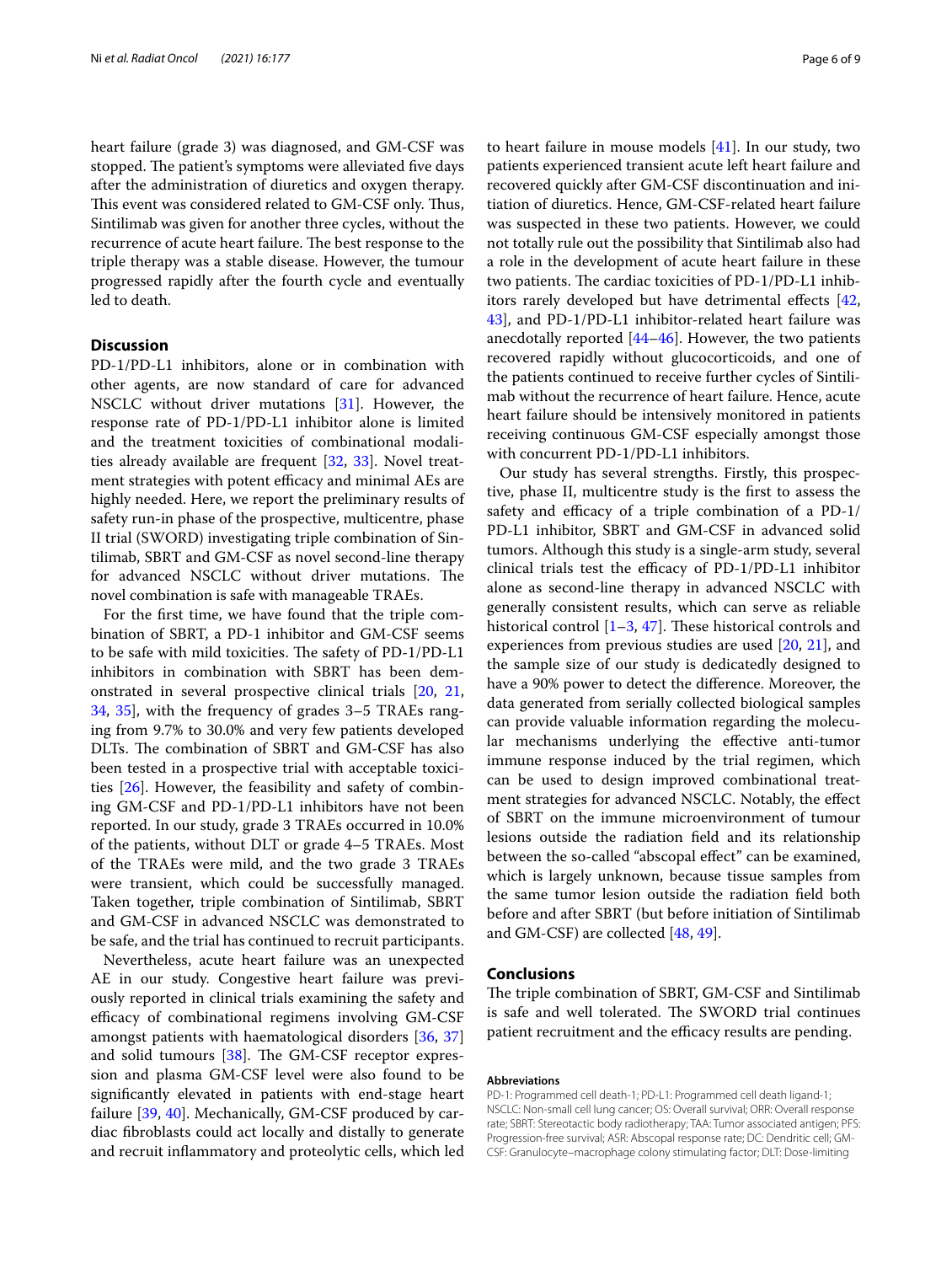toxicity; PR: Partial response; CR: Complete response; RECIST: Response Evaluation Criteria in Solid Tumors; CTCAE 5.0: Common Terminology Criteria for Adverse Events version 5.0; PD: Progression disease; TRAE: Treatment-related adverse events; D: Day; AE: Adverse event; ECOG: Eastern Cooperative Oncology Group.

### **Supplementary Information**

The online version contains supplementary material available at [https://doi.](https://doi.org/10.1186/s13014-021-01905-3) [org/10.1186/s13014-021-01905-3](https://doi.org/10.1186/s13014-021-01905-3).

<span id="page-6-11"></span>**Additional fle 1**. A phase II, open-label, single-arm, multi-center study of Sintilimab, stereotactic body radiotherapy and granulocyte-macrophage colony stimulating factor in advanced non-small cell lung cancer (SWORD).

#### **Acknowledgements**

Not applicable.

#### **Authors' contributions**

Conceptualization: Yue Zhou and Jianjiao Ni. Data curation: Yue Zhou, Jianjiao Ni, Lin Wu, Xinghao Ai and Zhengfei Zhu. Formal analysis: Jianjiao Ni, Yue Zhou, Lin Wu and Xinghao Ai. Methodology: Jianjiao Ni, Lin Wu, Xinghao Ai, Xiaorong Dong, Qian Chu, Chengbo Han and Zhengfei Zhu. Funding acquisition: Zhengfei Zhu. Writing—original draft: Yue Zhou and Jianjiao Ni. Writing—review and editing: all of the authors. Study supervision: Zhengfei Zhu. All authors read and approved the fnal manuscript.

#### **Funding**

This work was supported by Clinical Research Plan of SHDC [Grant No. SHDC2020CR4010] and CSCO foundation [Grant No. Y-XD2019-050].

#### **Availability of data and materials**

The datasets used and/or analysed during the current study are available from the corresponding author on reasonable request.

### **Declarations**

#### **Ethics approval and consent to participate**

Ethical approval was obtained from the ethnical Authorities/Committees of all participating academic centers. Written informed consent was obtained from all patients before performing any study-specifc tests or evaluations.

#### **Consent for publication**

Not applicable.

#### **Competing interests**

The authors declare that they have no competing interests.

#### **Author details**

<sup>1</sup> Department of Radiation Oncology, Fudan University Shanghai Cancer Center, 270 Dong An Road, Shanghai 200032, China. <sup>2</sup> Department of Oncology, Shanghai Medical College, Fudan University, Shanghai, China. <sup>3</sup>The Second Department of Thoracic Oncology, Hunan Cancer Hospital, The Afliated Cancer Hospital of Xiangya School of Medicine, Central South University, Changsha, China. <sup>4</sup>Shanghai Lung Cancer Center, Shanghai Chest Hospital, Shanghai Jiao Tong University, Shanghai, China. <sup>5</sup> Cancer Center, Union Hospital, Tongji Medical School, Huazhong University of Science and Technology, Wuhan, China. <sup>6</sup>Department of Oncology, Tongji Hospital, Tongji Medical College, Huazhong University of Science and Technology, Wuhan, China. <sup>7</sup> Department of Oncology, Shengjing Hospital of China Medical University, Shenyang, China. <sup>8</sup> Department of Biostatistics and Bioinformatics, Duke University School of Medicine, Durham, USA. <sup>9</sup>Institute of Thoracic Oncology, Fudan University, 270 Dong An Road, Shanghai 200032, China.

Received: 31 May 2021 Accepted: 1 September 2021 Published online: 15 September 2021

#### **References**

- <span id="page-6-0"></span>Borghaei H, Paz-Ares L, Horn L, Spigel DR, Steins M, Ready NE, Chow LQ, Vokes EE, Felip E, Holgado E, Barlesi F, Kohlhäuf M, Arrieta O, Burgio MA, Fayette J, Lena H, Poddubskaya E, Gerber DE, Gettinger SN, Rudin CM, Rizvi N, Crinò L, Blumenschein GR Jr, Antonia SJ, Dorange C, Harbison CT, Graf Finckenstein F, Brahmer JR. Nivolumab versus docetaxel in advanced nonsquamous non-small-cell lung cancer. N Engl J Med. 2015;373:1627–39.
- 2. Brahmer J, Reckamp KL, Baas P, Crinò L, Eberhardt WE, Poddubskaya E, Antonia S, Pluzanski A, Vokes EE, Holgado E, Waterhouse D, Ready N, Gainor J, Arén Frontera O, Havel L, Steins M, Garassino MC, Aerts JG, Domine M, Paz-Ares L, Reck M, Baudelet C, Harbison CT, Lestini B, Spigel DR. Nivolumab versus docetaxel in advanced squamous-cell non-smallcell lung cancer. N Engl J Med. 2015;373:123–35.
- <span id="page-6-12"></span>3. Rittmeyer A, Barlesi F, Waterkamp D, Park K, Ciardiello F, von Pawel J, Gadgeel SM, Hida T, Kowalski DM, Dols MC, Cortinovis DL, Leach J, Polikoff J, Barrios C, Kabbinavar F, Frontera OA, De Marinis F, Turna H, Lee JS, Ballinger M, Kowanetz M, He P, Chen DS, Sandler A, Gandara DR. Atezolizumab versus docetaxel in patients with previously treated non-small-cell lung cancer (OAK): a phase 3, open-label, multicentre randomised controlled trial. Lancet. 2017;389:255–65.
- 4. Fehrenbacher L, Spira A, Ballinger M, Kowanetz M, Vansteenkiste J, Mazieres J, Park K, Smith D, Artal-Cortes A, Lewanski C, Braiteh F, Waterkamp D, He P, Zou W, Chen DS, Yi J, Sandler A, Rittmeyer A. Atezolizumab versus docetaxel for patients with previously treated non-smallcell lung cancer (POPLAR): a multicentre, open-label, phase 2 randomised controlled trial. Lancet. 2016;387:1837–46.
- <span id="page-6-10"></span>5. Horn L, Spigel DR, Vokes EE, Holgado E, Ready N, Steins M, Poddubskaya E, Borghaei H, Felip E, Paz-Ares L, Pluzanski A, Reckamp KL, Burgio MA, Kohlhäeufl M, Waterhouse D, Barlesi F, Antonia S, Arrieta O, Fayette J, Crinò L, Rizvi N, Reck M, Hellmann MD, Geese WJ, Li A, Blackwood-Chirchir A, Healey D, Brahmer J, Eberhardt WEE. Nivolumab versus docetaxel in previously treated patients with advanced non-small-cell lung cancer: two-year outcomes from two randomized, open-label, phase III trials (CheckMate 017 and CheckMate 057). J Clin Oncol. 2017;35:3924–33.
- <span id="page-6-1"></span>Herbst RS, Baas P, Kim D-W, Felip E, Pérez-Gracia JL, Han J-Y, Molina J, Kim J-H, Arvis CD, Ahn M-J, Majem M, Fidler MJ, de Castro G, Garrido M, Lubiniecki GM, Shentu Y, Im E, Dolled-Filhart M, Garon EB. Pembrolizumab versus docetaxel for previously treated, PD-L1-positive, advanced non-small-cell lung cancer (KEYNOTE-010): a randomised controlled trial. Lancet (London, England). 2016;387:1540–50.
- <span id="page-6-2"></span>7. Doroshow DB, Herbst RS. Treatment of advanced non-small cell lung cancer in 2018. JAMA Oncol. 2018;4:569–70.
- <span id="page-6-3"></span>8. Herrera FG, Bourhis J, Coukos G. Radiotherapy combination opportunities leveraging immunity for the next oncology practice. CA Cancer J Clin. 2017;67:65–85.
- <span id="page-6-4"></span>9. Grassberger C, Ellsworth SG, Wilks MQ, Keane FK, Loeffler JS. Assessing the interactions between radiotherapy and antitumour immunity. Nat Rev Clin Oncol. 2019;16:729–45.
- <span id="page-6-5"></span>10. Rapoport BL, Anderson R. Realizing the Clinical Potential of Immunogenic Cell Death in Cancer Chemotherapy and Radiotherapy. Int J Mol Sci 2019;20.
- <span id="page-6-6"></span>11. Weichselbaum RR, Liang H, Deng L, Fu Y-X. Radiotherapy and immunotherapy: a benefcial liaison? Nat Rev Clin Oncol. 2017;14:365–79.
- 12. Apetoh L, Ghiringhelli F, Tesniere A, Obeid M, Ortiz C, Criollo A, Mignot G, Maiuri MC, Ullrich E, Saulnier P, Yang H, Amigorena S, Ryfel B, Barrat FJ, Saftig P, Levi F, Lidereau R, Nogues C, Mira JP, Chompret A, Joulin V, Clavel-Chapelon F, Bourhis J, André F, Delaloge S, Tursz T, Kroemer G, Zitvogel L. Toll-like receptor 4-dependent contribution of the immune system to anticancer chemotherapy and radiotherapy. Nat Med. 2007;13:1050–9.
- <span id="page-6-7"></span>13. Deng L, Liang H, Xu M, Yang X, Burnette B, Arina A, Li XD, Mauceri H, Beckett M, Darga T, Huang X, Gajewski TF, Chen ZJ, Fu YX, Weichselbaum RR. STING-dependent cytosolic DNA sensing promotes radiation-induced type I interferon-dependent antitumor immunity in immunogenic tumors. Immunity. 2014;41:843–52.
- <span id="page-6-8"></span>14. Frey B, Rückert M, Deloch L, Rühle PF, Derer A, Fietkau R, Gaipl US. Immunomodulation by ionizing radiation-impact for design of radio-immunotherapies and for treatment of infammatory diseases. 2017;280: 231–48.
- <span id="page-6-9"></span>15. Matsumura S, Wang B, Kawashima N, Braunstein S, Badura M, Cameron TO, Babb JS, Schneider RJ, Formenti SC, Dustin ML, Demaria S.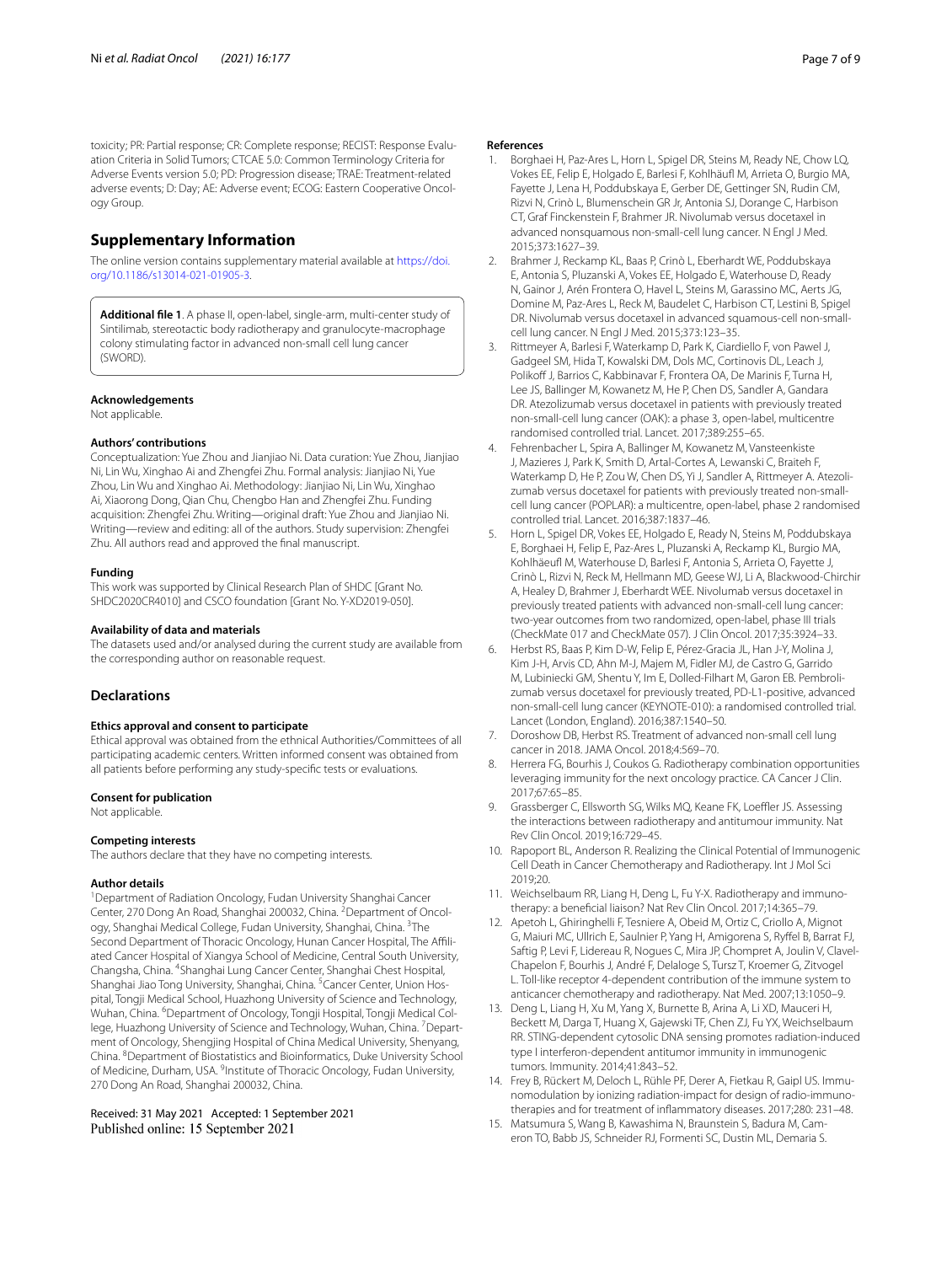Radiation-induced CXCL16 release by breast cancer cells attracts efector T cells. J Immunol. 2008;181:3099–107.

- <span id="page-7-0"></span>16. Bernstein MB, Krishnan S, Hodge JW, Chang JY. Immunotherapy and stereotactic ablative radiotherapy (ISABR): a curative approach? Nat Rev Clin Oncol. 2016;13:516–24.
- <span id="page-7-1"></span>17. Gong X, Li X, Jiang T, Xie H, Zhu Z, Zhou F, Zhou C. Combined radiotherapy and anti-PD-L1 antibody synergistically enhances antitumor efect in non-small cell lung cancer. J Thorac Oncol. 2017;12:1085–97.
- <span id="page-7-2"></span>18. Schaue D, Ratikan JA, Iwamoto KS, McBride WH. Maximizing tumor immunity with fractionated radiation. Int J Radiat Oncol Biol Phys. 2012;83:1306–10.
- <span id="page-7-3"></span>19. Reits EA, Hodge JW, Herberts CA, Groothuis TA, Chakraborty M, Wansley EK, Camphausen K, Luiten RM, de Ru AH, Neijssen J, Griekspoor A, Mesman E, Verreck FA, Spits H, Schlom J, van Veelen P, Neefes JJ. Radiation modulates the peptide repertoire, enhances MHC class I expression, and induces successful antitumor immunotherapy. J Exp Med. 2006;203:1259–71.
- <span id="page-7-4"></span>20. Theelen WSME, Peulen HMU, Lalezari F, van der Noort V, de Vries JF, Aerts JGJV, Dumoulin DW, Bahce I, Niemeijer A-LN, de Langen AJ, Monkhorst K, Baas P. Efect of Pembrolizumab after stereotactic body radiotherapy vs pembrolizumab alone on tumor response in patients with advanced non-small cell lung cancer: results of the PEMBRO-RT phase 2 randomized clinical trial. JAMA Oncol 2019;5(9):1276–1282..
- <span id="page-7-5"></span>21. Welsh J, Menon H, Chen D, Verma V, Tang C, Altan M, Hess K, de Groot P, Nguyen QN, Varghese R, Comeaux NI, Simon G, Skoulidis F, Chang JY, Papdimitrakopoulou V, Lin SH, Heymach JV. Pembrolizumab with or without radiation therapy for metastatic non-small cell lung cancer: a randomized phase I/II trial. J Immunother Cancer 2020;8(2):e001001.
- <span id="page-7-6"></span>22. Theelen W, Chen D, Verma V, Hobbs BP, Peulen HMU, Aerts J, Bahce I, Niemeijer ALN, Chang JY, de Groot PM, Nguyen QN, Comeaux NI, Simon GR, Skoulidis F, Lin SH, He K, Patel R, Heymach J, Baas P, Welsh JW. Pembrolizumab with or without radiotherapy for metastatic non-small-cell lung cancer: a pooled analysis of two randomised trials. Lancet Respir Med. 2021;9(5):467–75.
- <span id="page-7-7"></span>23. Steinman RM, Banchereau J. Taking dendritic cells into medicine. Nature. 2007;449:419–26.
- <span id="page-7-8"></span>24. Inaba K, Inaba M, Romani N, Aya H, Deguchi M, Ikehara S, Muramatsu S, Steinman RM. Generation of large numbers of dendritic cells from mouse bone marrow cultures supplemented with granulocyte/macrophage colony-stimulating factor. J Exp Med. 1992;176:1693–702.
- <span id="page-7-9"></span>25. Dranoff G, Jaffee E, Lazenby A, Golumbek P, Levitsky H, Brose K, Jackson V, Hamada H, Pardoll D, Mulligan RC. Vaccination with irradiated tumor cells engineered to secrete murine granulocyte-macrophage colonystimulating factor stimulates potent, specifc, and long-lasting anti-tumor immunity. Proc Natl Acad Sci U S A. 1993;90:3539–43.
- <span id="page-7-10"></span>26. Golden EB, Chhabra A, Chachoua A, Adams S, Donach M, Fenton-Kerimian M, Friedman K, Ponzo F, Babb JS, Goldberg J, Demaria S, Formenti SC. Local radiotherapy and granulocyte-macrophage colony-stimulating factor to generate abscopal responses in patients with metastatic solid tumours: a proof-of-principle trial. Lancet Oncol. 2015;16:795–803.
- <span id="page-7-11"></span>27. Harrington KJ, Hingorani M, Tanay MA, Hickey J, Bhide SA, Clarke PM, Renouf LC, Thway K, Sibtain A, McNeish IA, Newbold KL, Goldsweig H, Coffin R, Nutting CM. Phase I/II study of oncolytic HSV GM-CSF in combination with radiotherapy and cisplatin in untreated stage III/IV squamous cell cancer of the head and neck. Clin Cancer Res. 2010;16:4005–15.
- <span id="page-7-12"></span>28. Yang Y, Wang Z, Fang J, Yu Q, Han B, Cang S, Chen G, Mei X, Yang Z, Ma R, Bi M, Ren X, Zhou J, Li B, Song Y, Feng J, Li J, He Z, Zhou R, Li W, Lu Y, Wang Y, Wang L, Yang N, Zhang Y, Yu Z, Zhao Y, Xie C, Cheng Y, Zhou H, Wang S, Zhu D, Zhang W, Zhang L. Efficacy and safety of sintilimab plus pemetrexed and platinum as frst-line treatment for locally advanced or metastatic nonsquamous NSCLC: a randomized, double-blind, phase 3 study (Oncology pRogram by InnovENT anti-PD-1-11). J Thorac Oncol. 2020;15:1636–46.
- <span id="page-7-13"></span>29. Caicun Zhou YW, Yun Fan, et al. Sintilimab plus gemcitabine and platinum (GP) as frst-line (1L) treatment for locally advanced or metastatic squamous non-small-cell lung cancer (sqNSCLC). Ann Oncol 2020;31: S1186.
- <span id="page-7-14"></span>30. Eisenhauer EA, Therasse P, Bogaerts J, Schwartz LH, Sargent D, Ford R, Dancey J, Arbuck S, Gwyther S, Mooney M, Rubinstein L, Shankar L, Dodd L, Kaplan R, Lacombe D, Verweij J. New response evaluation criteria

in solid tumours: revised RECIST guideline (version 1.1). Eur J Cancer 2009;45: 228–247.

- <span id="page-7-15"></span>31. Arbour KC, Riely GJ. Systemic therapy for locally advanced and metastatic non-small cell lung cancer: a review. JAMA. 2019;322:764–74.
- <span id="page-7-16"></span>32. Horvath L, Thienpont B, Zhao L, Wolf D, Pircher A. Overcoming immunotherapy resistance in non-small cell lung cancer (NSCLC) - novel approaches and future outlook. Mol Cancer. 2020;19:141.
- <span id="page-7-17"></span>33. Huang MY, Jiang XM, Wang BL, Sun Y, Lu JJ. Combination therapy with PD-1/PD-L1 blockade in non-small cell lung cancer: strategies and mechanisms. Pharmacol Ther 2021;219: 107694.
- <span id="page-7-18"></span>34. McBride S, Sherman E, Tsai CJ, Baxi S, Aghalar J, Eng J, Zhi WI, McFarland D, Michel LS, Young R, Lefkowitz R, Spielsinger D, Zhang Z, Flynn J, Dunn L, Ho A, Riaz N, Pfster D, Lee N. Randomized phase II trial of nivolumab with stereotactic body radiotherapy versus nivolumab alone in metastatic head and neck squamous cell carcinoma. J Clin Oncol. 2021;39:30–7.
- <span id="page-7-19"></span>35. Luke JJ, Lemons JM, Karrison TG, Pitroda SP, Melotek JM, Zha Y, Al-Hallaq HA, Arina A, Khodarev NN, Janisch L, Chang P, Patel JD, Fleming GF, Moroney J, Sharma MR, White JR, Ratain MJ, Gajewski TF, Weichselbaum RR, Chmura SJ. Safety and clinical activity of pembrolizumab and multisite stereotactic body radiotherapy in patients with advanced solid tumors. J Clin Oncol. 2018;36:1611–8.
- <span id="page-7-20"></span>36. Runde V, Aul C, Ebert A, Grabenhorst U, Schneider W. Sequential administration of recombinant human granulocyte-macrophage colony-stimulating factor and human erythropoietin for treatment of myelodysplastic syndromes. Eur J Haematol. 1995;54:39–45.
- <span id="page-7-21"></span>37. Nand S, Sosman J, Godwin JE, Fisher RI. A phase I/II study of sequential interleukin-3 and granulocyte-macrophage colony-stimulating factor in myelodysplastic syndromes. Blood. 1994;83:357–60.
- <span id="page-7-22"></span>38. James ND, Atherton PJ, Jones J, Howie AJ, Tchekmedyian S, Curnow RT. A phase II study of the bispecifc antibody MDX-H210 (anti-HER2 x CD64) with GM-CSF in HER2+ advanced prostate cancer. Br J Cancer. 2001;85:152–6.
- <span id="page-7-23"></span>39. Postiglione L, Montagnani S, Ladogana P, Castaldo C, Di Spigna G, Bruno EM, Turano M, De Santo L, Cudemo G, Cocozza S, de Divitiis O, Rossi G. Granulocyte macrophage-colony stimulating factor receptor expression on human cardiomyocytes from end-stage heart failure patients. Eur J Heart Fail. 2006;8:564–70.
- <span id="page-7-24"></span>40. Parissis JT, Adamopoulos S, Venetsanou KF, Mentzikof DG, Karas SM, Kremastinos DT. Clinical and neurohormonal correlates of circulating granulocyte-macrophage colony-stimulating factor in severe heart failure secondary to ischemic or idiopathic dilated cardiomyopathy. Am J Cardiol. 2000;86(707–710):A709-710.
- <span id="page-7-25"></span>41. Anzai A, Choi JL, He S, Fenn AM, Nairz M, Rattik S, McAlpine CS, Mindur JE, Chan CT, Iwamoto Y, Tricot B, Wojtkiewicz GR, Weissleder R, Libby P, Nahrendorf M, Stone JR, Becher B, Swirski FK. The infarcted myocardium solicits GM-CSF for the detrimental oversupply of infammatory leukocytes. J Exp Med. 2017;214:3293–310.
- <span id="page-7-26"></span>42. Sury K, Perazella MA, Shirali AC. Cardiorenal complications of immune checkpoint inhibitors. Nat Rev Nephrol. 2018;14:571–88.
- <span id="page-7-27"></span>43. Salem JE, Manouchehri A, Moey M, Lebrun-Vignes B, Bastarache L, Pariente A, Gobert A, Spano JP, Balko JM, Bonaca MP, Roden DM, Johnson DB, Moslehi JJ. Cardiovascular toxicities associated with immune checkpoint inhibitors: an observational, retrospective, pharmacovigilance study. Lancet Oncol. 2018;19:1579–89.
- <span id="page-7-28"></span>44. Laubli H, Balmelli C, Bossard M, Pfster O, Glatz K, Zippelius A. Acute heart failure due to autoimmune myocarditis under pembrolizumab treatment for metastatic melanoma. J Immunother Cancer. 2015;3:11.
- 45. Kimura H, Tounai Y, Nagato K, Morimoto JI, Tounai Y. A case of heart failure after treatment with anti-PD-1 antibody followed by adoptive transfer of cytokine-activated killer cells in a recurrent lung cancer patient. J Thorac Oncol. 2017;12:e128–30.
- <span id="page-7-29"></span>46. Samejima Y, Iuchi A, Kanai T, Noda Y, Nasu S, Tanaka A, Morishita N, Suzuki H, Okamoto N, Harada H, Ezumi A, Ueda K, Kawahara K, Hirashima T. Development of severe heart failure in a patient with squamous non-small-cell lung cancer during nivolumab treatment. Intern Med. 2020;59:2003–8.
- <span id="page-7-30"></span>47. Wu YL, Lu S, Cheng Y, Zhou C, Wang J, Mok T, Zhang L, Tu HY, Wu L, Feng J, Zhang Y, Luft AV, Zhou J, Ma Z, Lu Y, Hu C, Shi Y, Baudelet C, Cai J, Chang J. Nivolumab versus docetaxel in a predominantly Chinese patient population with previously treated advanced NSCLC: CheckMate 078 randomized phase III clinical trial. J Thorac Oncol. 2019;14:867–75.